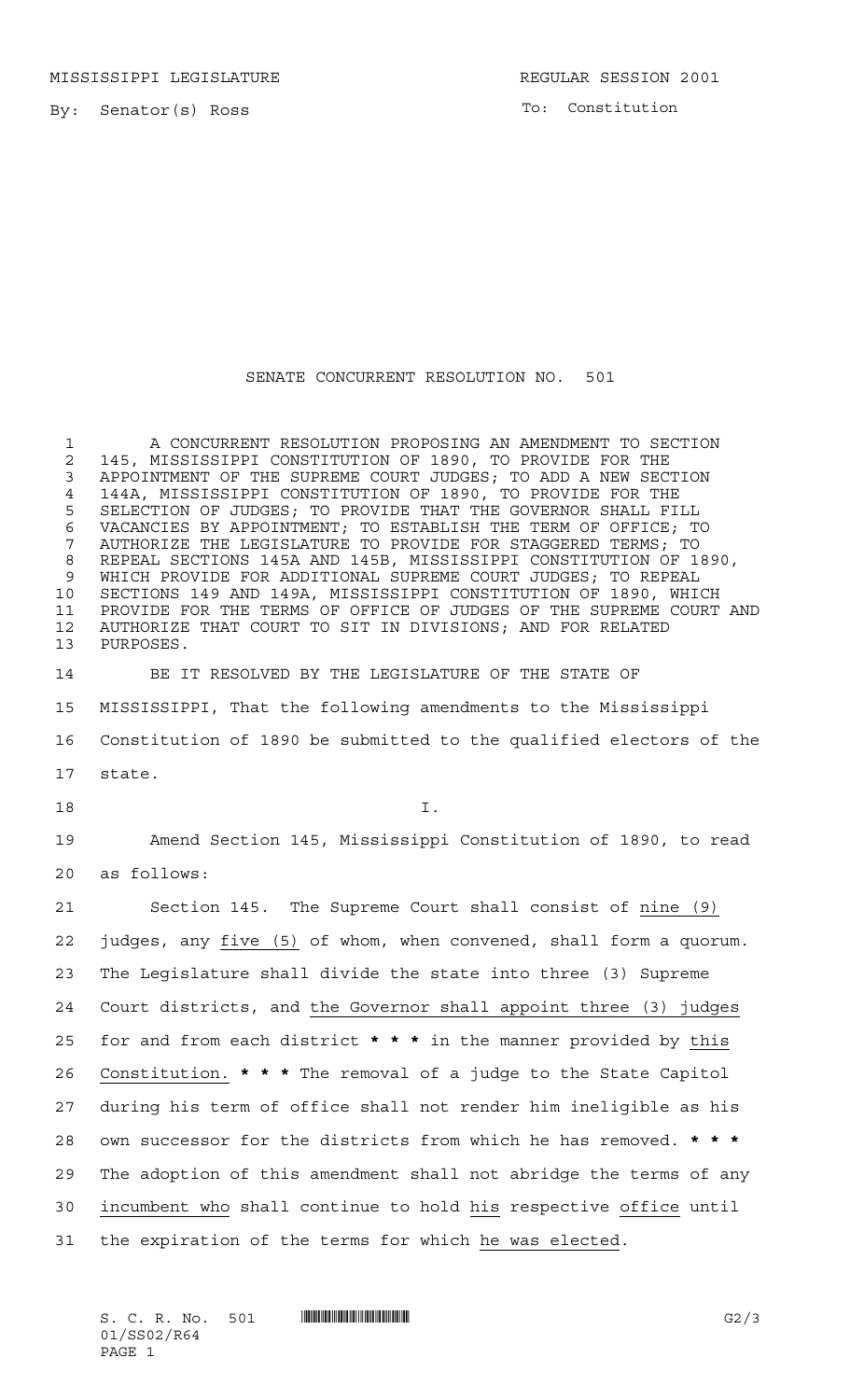The Supreme Court may sit in divisions of three (3) judges each. Each division shall have full power to hear and adjudge all cases that may be assigned to it by the court. Two (2) judges shall constitute a quorum of a division. If the decision of a division is not unanimous, or if a judge of a division shall certify that in his opinion a decision of any division of the court is in conflict with a prior decision of the court or of a division, the cause shall then be considered and adjudged by the court. II. Amend Article 6 of the Mississippi Constitution of 1890 by adding a new section to be designated as Section 144A, Mississippi Constitution of 1890, to read as follows: Section 144A. (1) Whenever a vacancy occurs in the Office of Judge of the Supreme Court, the Governor shall fill the vacancy by appointment, subject to the advice and consent of the Senate. (2) Any judge holding office at the time which this section becomes applicable to his office, shall, unless removed for cause, remain in office for the remainder of his term. A vacancy resulting from the expiration of a term of office shall be filled by appointment. If a vacancy occurs before the expiration of a term, the appointment shall be for the remainder of the term. (3) The term of office shall be eight (8) years. III. Repeal Section 145A, Mississippi Constitution of 1890, which reads as follows: Section 145A. The Supreme Court shall consist of six (6) judges, that is to say, of three (3) judges in addition to the three (3) provided for by Section 145 of this Constitution, any four (4) of whom when convened shall form a quorum. The additional judges herein provided for shall be selected one (1)

 for and from each of the Supreme Court districts in the manner provided by Section 145 of this Constitution, or any amendments

S. C. R. No. 501 \*SS02/R64\* 01/SS02/R64 PAGE 2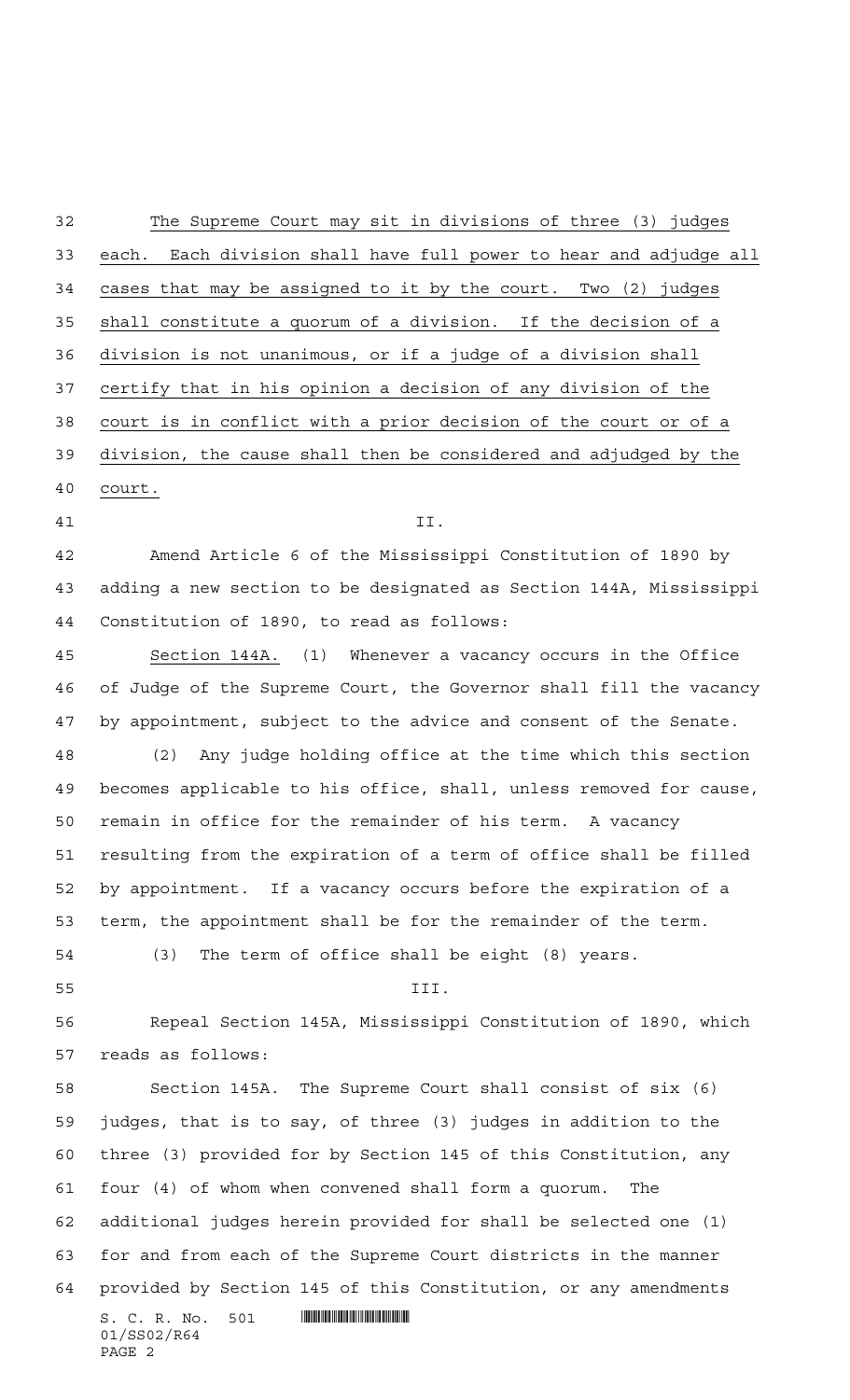thereto. Their terms of office shall be as provided by Section 149 of this Constitution, or any amendment thereto. IV. Repeal Section 145B, Mississippi Constitution of 1890, which reads as follows: Section 145B. The Supreme Court shall consist of nine (9) judges, that is to say, of three (3) judges in addition to the six (6) provided for by Section 145A of this Constitution, any five (5) of whom when convened shall constitute a quorum. The additional judges herein provided for shall be selected one (1) for and from each of the Supreme Court districts in the manner provided by Section 145A of this Constitution or any amendment thereto. Their terms of office shall be as provided by Section 149 of this Constitution or any amendment thereto. V. Repeal Section 149, Mississippi Constitution of 1890, which reads as follows: Section 149. The term of Office of the Judges of the Supreme Court shall be eight (8) years. The Legislature shall provide as near as can be conveniently done that the offices of not more than a majority of the judges of said court shall become vacant at any one time; and if necessary for the accomplishment of that purpose, it shall have power to provide that the terms of office of some of the judges first to be elected shall expire in less than eight (8) years. The adoption of this amendment shall not abridge the terms of any of the present incumbents of the Office of Judge of the Supreme Court; but they shall continue to hold their respective offices until the expiration of the terms for which they were respectively appointed. VI.

 Repeal Section 149A, Mississippi Constitution of 1890, which reads as follows:

 $S. C. R. No. 501$  . The set of the set of  $R$ 01/SS02/R64 PAGE 3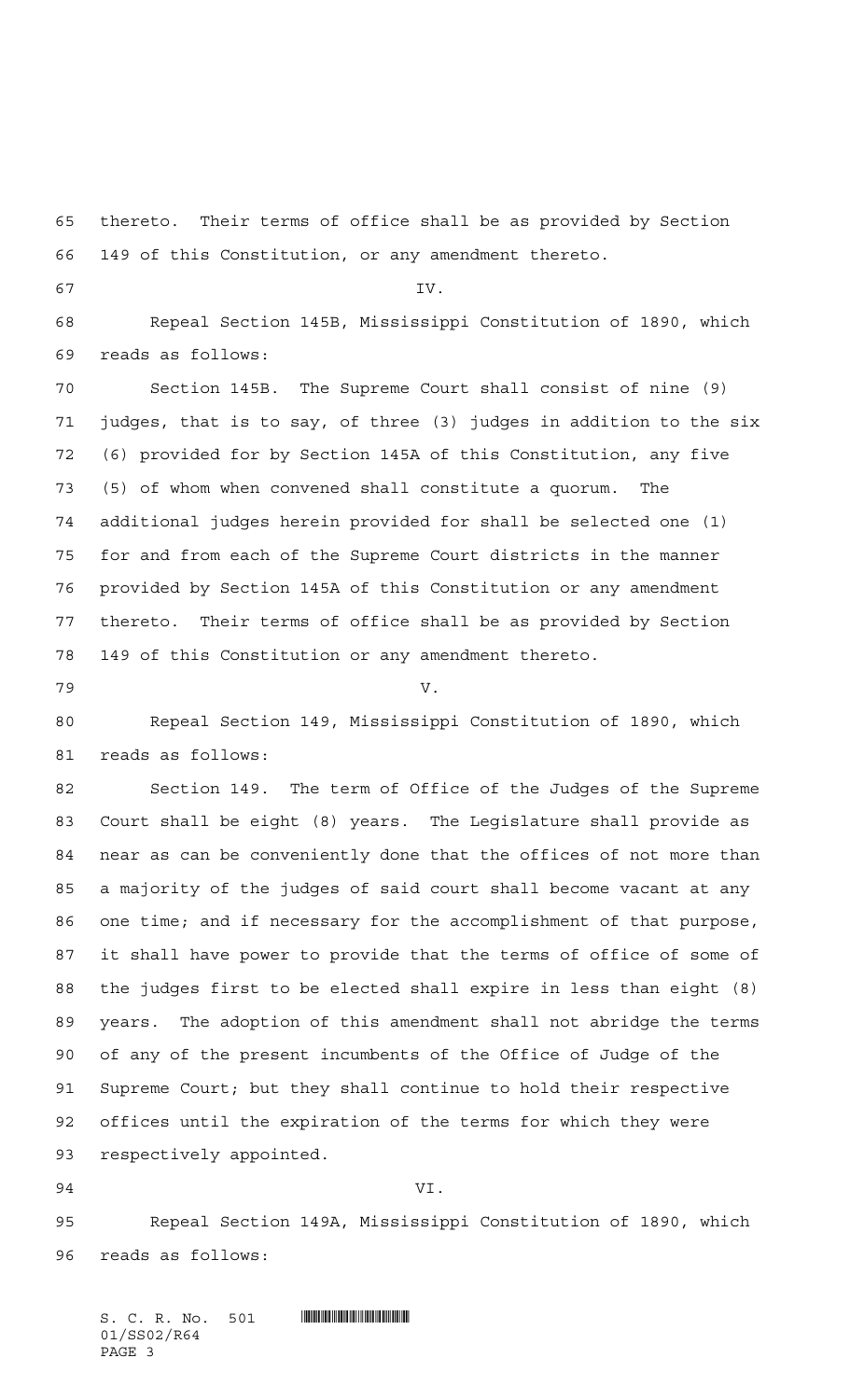Section 149A. The Supreme Court shall have power, under such rules and regulations as it may adopt, to sit in two (2) divisions of three (3) judges each, any two (2) of whom when convened shall form a quorum; each division shall have full power to hear and adjudge all cases that may be assigned to it by the court. In event the judges composing any division shall differ as to the judgment to be rendered in any cause, or in event any judge of either division, within a time and in a manner to be fixed by the rules to be adopted by the court, shall certify that in his opinion any decision of any division of the court is in conflict with any prior decision of the court or of any division thereof, the cause shall then be considered and adjudged by the full court or a quorum thereof.

 BE IT FURTHER RESOLVED, That the amendments in this resolution shall be submitted to the qualified electors as one (1) amendment since the proposed amendments pertain to one (1) subject, at an election to be held on the first Tuesday after the first Monday of November 2002, as provided by Section 273 of the Constitution and by law.

 BE IT FURTHER RESOLVED, That the explanation of the amendment for the ballot shall read as follows: "This proposed constitutional amendment provides for the appointment of the Judges of the Supreme Court. The Governor shall appoint a judge subject to the advice and consent of the Senate. Sections which increased the size of the court, provided for the term of office to be eight (8) years and authorized the hearing of cases in divisions, are repealed because the substance of these sections is included in the proposed amendment."

 BE IT FURTHER RESOLVED, That the Attorney General of the State of Mississippi shall submit this resolution, immediately upon adoption by the Legislature, to the Attorney General of the United States or to the United States District Court for the

 $S. C. R. No. 501$  . The set of the set of  $R$ 01/SS02/R64 PAGE 4